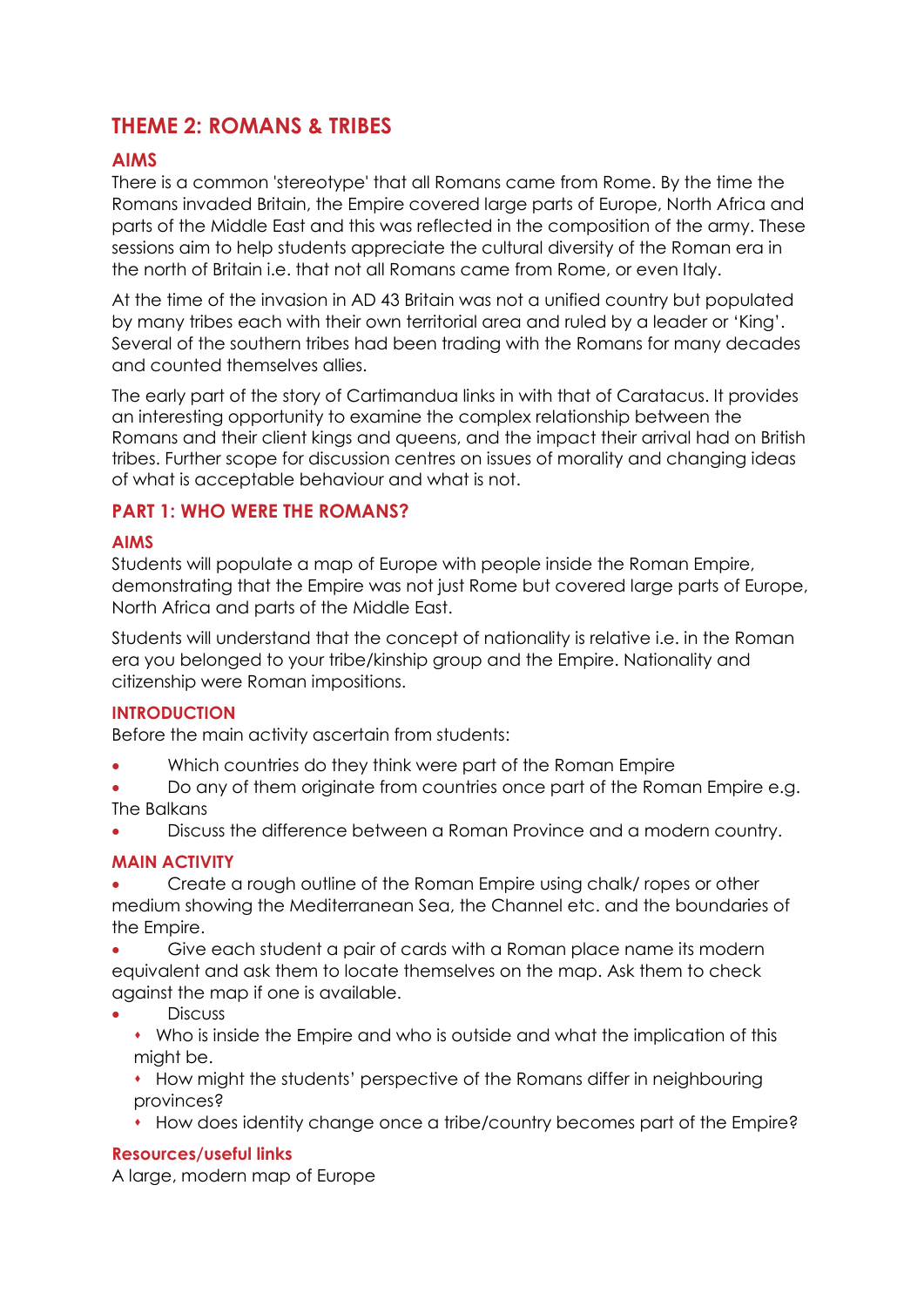Chalk or ropes to create an outline

Cards with Roman names for provinces of the Empire and modern names of countries, sufficient for one of each for each student

One of the following showing the Roman Empire in AD 117 when it was at its greatest extent could be projected onto a whiteboard:

[http://en.wikipedia.org/wiki/File:Roman\\_Empire\\_117\\_AD.jpg](http://en.wikipedia.org/wiki/File:Roman_Empire_117_AD.jpg)

[http://en.wikipedia.org/wiki/File:RomanEmpire\\_117.svg](http://en.wikipedia.org/wiki/File:RomanEmpire_117.svg)

## **PLENARY/ONGOING LINKS ETC**

 Discuss modern parallels where countries and regions have lost or regained identity.

 Research the Roman history of the modern countries that made up the Roman Empire.

## **PART 2 WHO WERE THE BRITONS?**

#### **AIM**

Students will appreciate that Britain was not a unified country at the time of the Roman invasion but that it was occupied by many different tribal groups.

## **LEARNING OBJECTIVES/OUTCOMES**

Students will populate a map of Britain with the tribes that lived here during the Roman era and explore the relationships between them and the Roman incomers.

Students should know and understand

- The names of the main tribes local to the north of Britain
- the differences between the following terms in the context of both the period Roman expansion into the north of Britain and the modern day: race, ethnicity,

nationality, kinship, citizenship

#### **INTRODUCTION**

Give each student a tribe card and ask them to use one or both of the two web sites given to find out the following:

- Where in Britain the tribal territory was located
- One piece of information about the tribe
- Whether the tribal leadership was hostile or friendly to Rome

## **MAIN ACTIVITY**

Using their research ask each student to place themselves on the 'map'.

In tribal groups:

 Share their individual research and make notes of the key points that define the tribe.

 Discuss the impact of the Romans on the tribe positive and negative e.g. loss of territory, opportunities for trade Explore the ideas of 'did each tribe get on with their neighbours all the time?'

With neighbouring 'tribes':

 Discuss their opinions of the Romans. Southern tribes may be friendly with the Romans, those from further north may not have heard of them.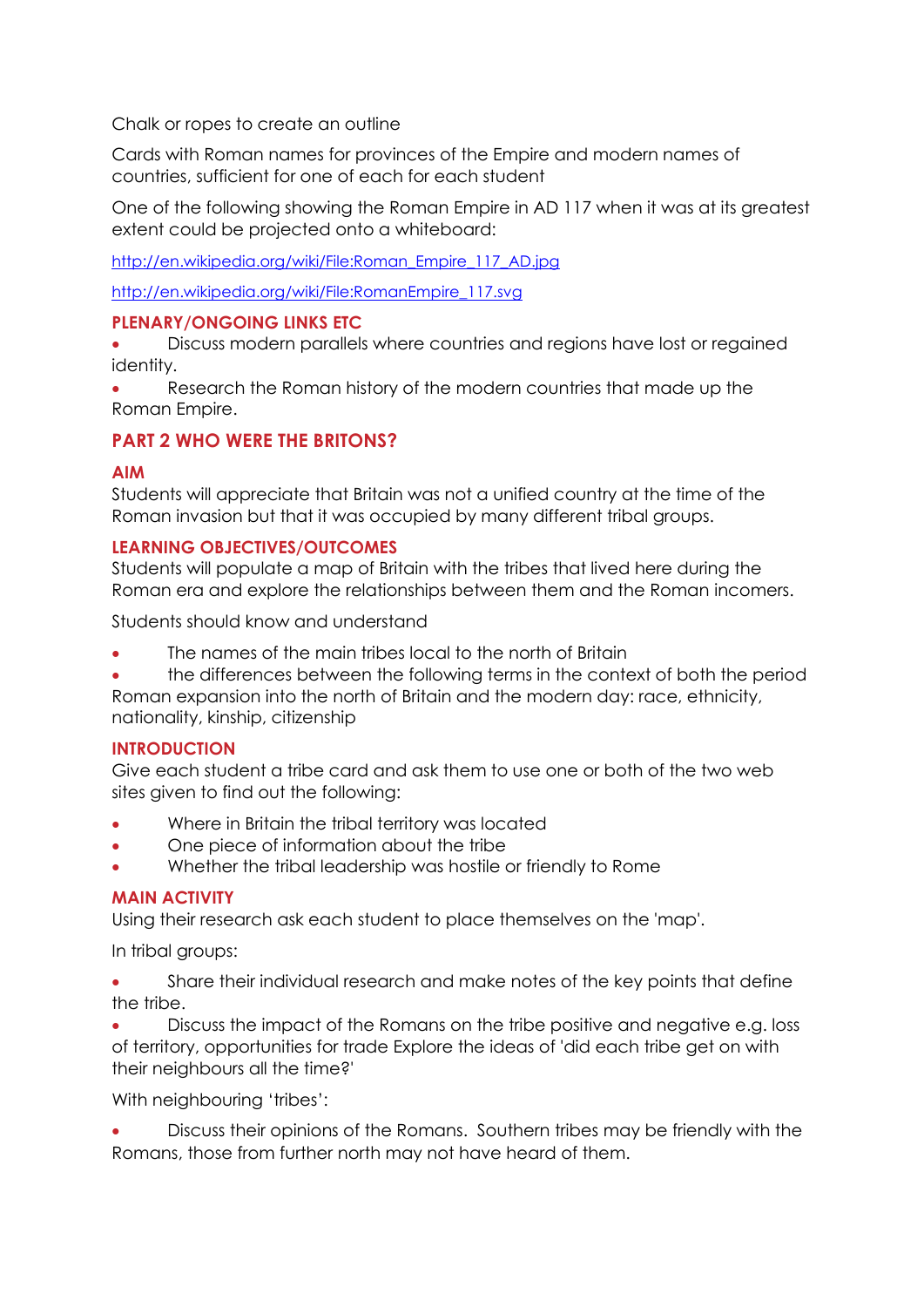#### **PLENARY/ONGOING LINKS**

 This could be become the basis for creative writing or drama (see Theme 3) about the relationship between the Romans and the Iron Age tribes who lived in Britain.

#### **Resources/useful links**

Large modern map of the British Isles

Chalk or rope to create an outline

Cards sufficient for one for each student with the name of one of the following tribes:

Brigantes Atrebates Carvetii Silures Votadini Selgovae Iceni Caledones Catuvellauni

[http://www.bbc.co.uk/history/ancient/british\\_prehistory/iron\\_01.shtml#sixteen](http://www.bbc.co.uk/history/ancient/british_prehistory/iron_01.shtml#sixteen)

<http://roman-britain.org/british-tribes.htm>

## **PART 3: CARATACUS & CARTIMANDUA**

#### **INTRODUCTION**

Caratacus was one of the sons of Cunobelinus whom the Romans named 'King of Britain'. Following the invasion of Claudius, he and his brother, Togodumnus, led the British resistance. A third son of Cunobelinus, Adminius, seems to have allied himself to Rome, whence he fled for protection. After defeat at Camulodunum (Colchester) Caratacus moved westward and his final battle took place somewhere on the Welsh Borders. Introduce the story of Caratacus using the texts and information provided. Find the locations of the events described on a map of Britain.

- Discuss the differing responses of Caratacus and his brothers to the invasion. Why was Adminius pro-Roman and Caratacus and Togodumnus against them?
- Identify the Brigantian Territory and its possible tribal centre, Stanwick, on a map of Britain.
- What might it have been like to live during the period of Roman conquest?

## **MAIN ACTIVITIES**

#### **Activity 1**

Divide the class into pairs or small groups. Give each group both sets of Life Statements. Give set A as a chronological list and set B as individual cards. Give each group a Fortune Line.

- Discuss the terms to use on the vertical axis, e.g. happy/sad, miserable/elated.
- Pupils discuss the individual cards and relate them to the chronological list.
- Each group or pair completes the Fortune Line to show changes in Caratacus' fortunes over the course of the story. Place positive events above the horizontal line and negative ones below it.
- Groups to report back and explain their Fortune Line.

## **Activity 2:** *The Facts*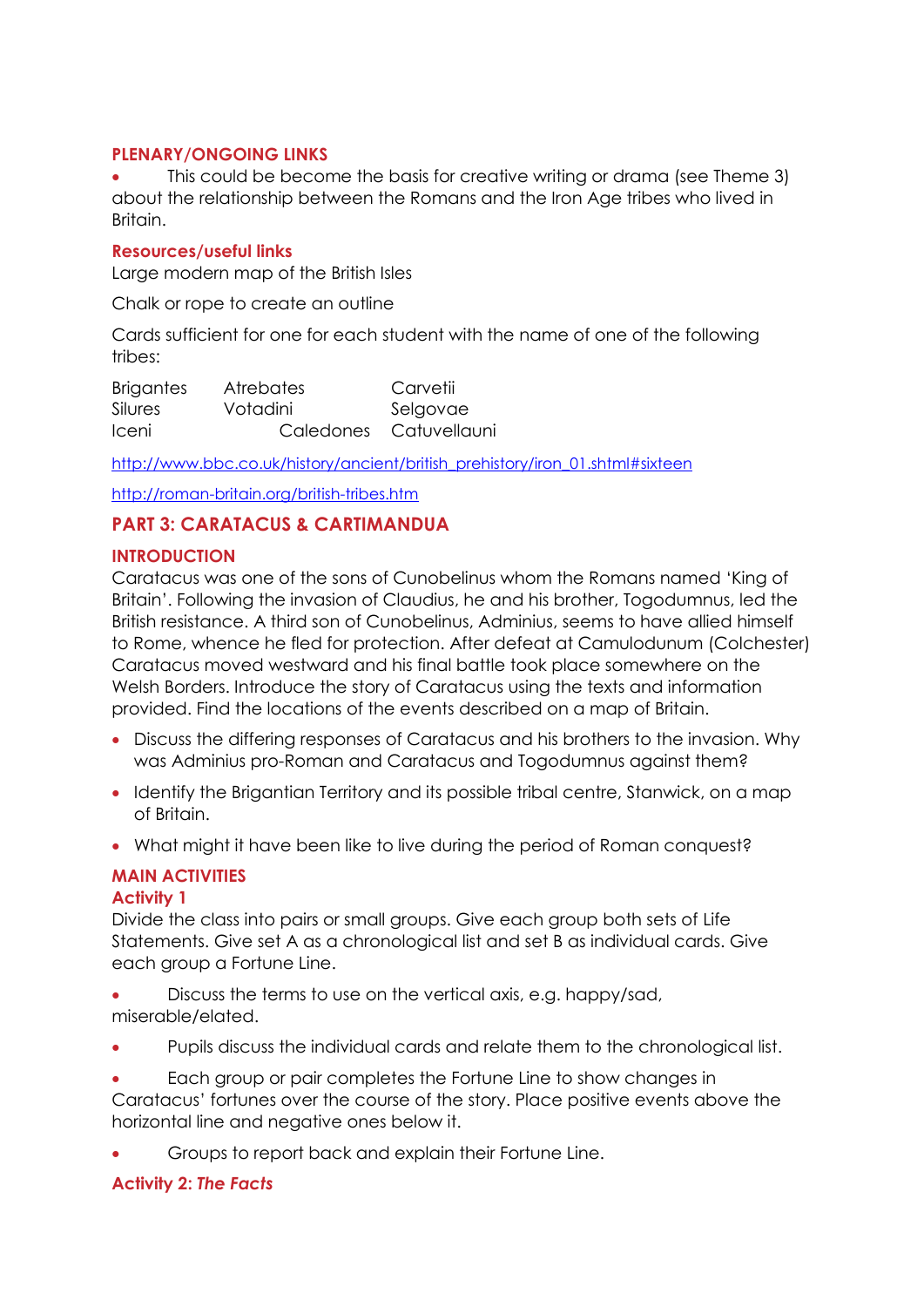Divide the class into small groups. Give each group a set of Life Statements and a copy of the evidence of Tacitus

Ask pupils to use the Evidence of Tacitus to answer following questions

 Text 1: Who captured Caratacus and his family? When were they captured? Who betrayed him?

 Text 2 Who was Cartimandua? Who was her husband? Was Cartimandua friendly with the Romans?

## **Activity 3:** *Was Cartimandua a bad woman who betrayed her 'friends' or just a survivor living in difficult times?*

In small groups use the Cartimandua life events to answer the question and unravel the story of Cartimandua.

 Sort the information into the following categories – factual but not specific to the Brigantes, factual, personal. Decide which pieces of information are relevant to the question and if necessary what its relevance is. Then use the information along with the evidence of Tacitus to discuss and answer the following:

- Did the people fight Cartimandua?
	- Because she betrayed Caratacus?
	- **Because she divorced Venutius?**
	- Because she chose Vellocatus?
	- **Because she allied herself to Rome?**
- Why did Venutius fight Cartimandua?
	- Because she betrayed Caratacus?
	- Because she divorced him?
	- Because she chose Vellocatus?
	- **Because she allied herself to Rome?**
- As a class discuss Cartimandua's behaviour. Was she right to behave as she did? Do students' ideas of what is right and what is wrong differ from those of Cartimandua and the Brigantes? How?
- Take a class vote on the introductory question

## **PLENARY/ONGOING LINKS ETC**

 Conduct a television interview with the characters in the story, with interviewer, witnesses etc

 How objective is Tacitus in his writing? Why did he include the stories of Caratacus and Cartimandua in his narratives?

#### **Resources/useful links**

Caratacus Fortune Line

Caratacus, life events

Cartimandua, life events

Cartimandua questions